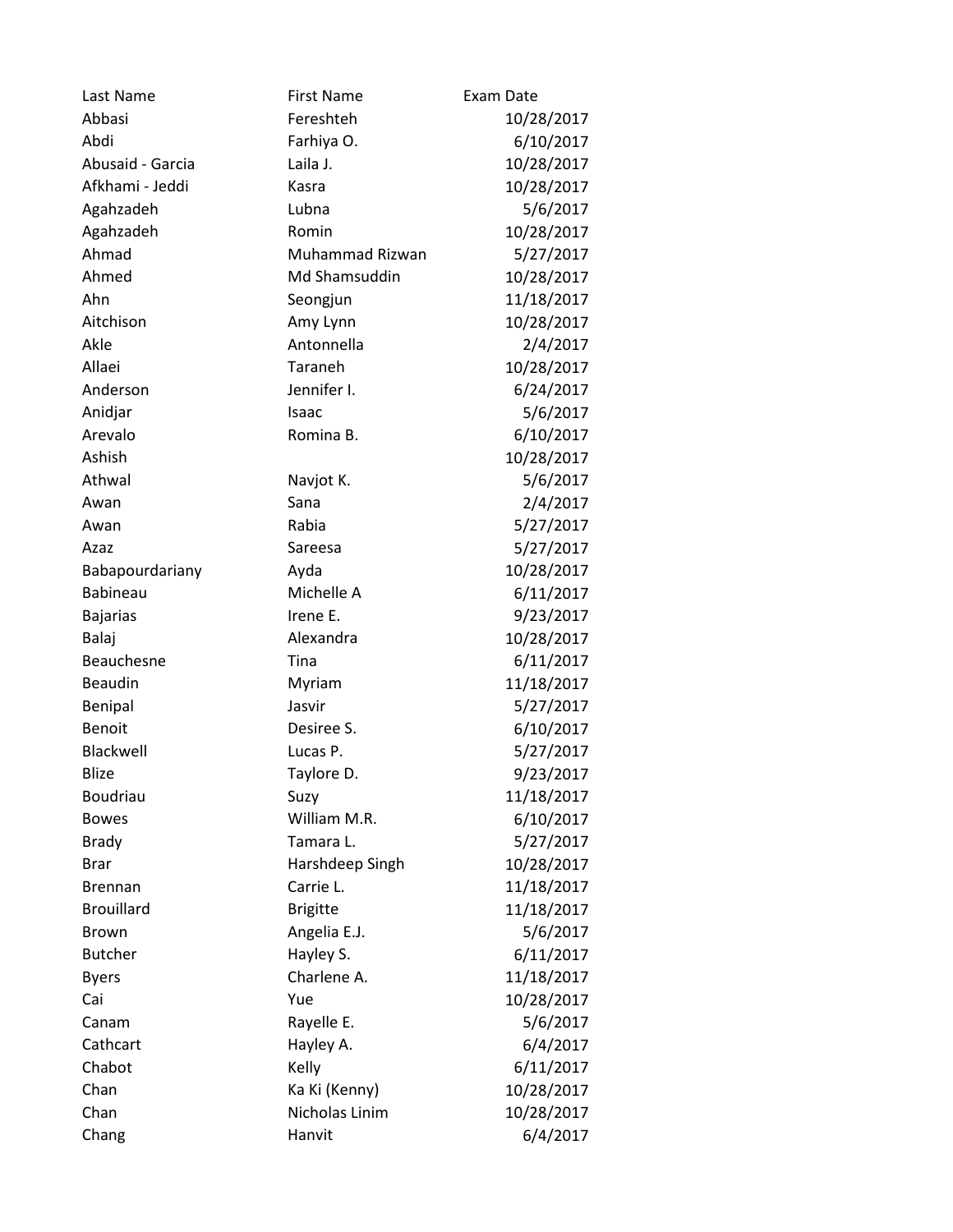| Chapple                 | Laura M.          | 5/27/2017  |
|-------------------------|-------------------|------------|
| Chaudhry                | Haroon Z.         | 10/28/2017 |
| Chen                    | Shengjie          | 10/28/2017 |
| Chen                    | Zhongyi           | 10/28/2017 |
| Chhun                   | Neary Vann        | 5/6/2017   |
| Chisholm                | Candace D.        | 9/23/2017  |
| Chowdhury               | Jessica H.        | 5/6/2017   |
| Christie                | Cathlene M.       | 5/6/2017   |
| Chu                     | Alexander         | 10/28/2017 |
| Chu                     | Valerie Wing Lam  | 10/28/2017 |
| Chua                    | Karl Kelvin T.    | 6/10/2017  |
| Chung                   | Sandra            | 5/6/2017   |
| Clarke                  | Shannon M.        | 6/10/2017  |
| Cooper                  | Benjamin E.       | 6/24/2017  |
| Coulstring              | Alicia J.         | 5/27/2017  |
| Croteau                 | <b>Brigitte</b>   | 6/10/2017  |
| Croteau - Beckstead     | Logan C.          | 5/6/2017   |
| Cunningham              | Tamara L.         | 10/28/2017 |
| Cycay                   | Breanne M.        | 6/4/2017   |
| Dai                     | Bao Yi            | 10/28/2017 |
| David                   | Reuben A.         | 10/28/2017 |
| Day                     | Nicole M.         | 9/23/2017  |
| Decena                  | Jenia Babatio     | 10/28/2017 |
| Dendwick                | Lisa              | 5/27/2017  |
| Deol                    | Mandeep S.        | 5/6/2017   |
| <b>DePee</b>            | Andrea M.         | 5/27/2017  |
| Dhillon                 | Parneet K.        | 11/18/2017 |
| Diaz                    | Mattea A.         | 9/23/2017  |
| Divjak                  | Tanya M.          | 10/28/2017 |
| Dong                    | Jieyun            | 5/6/2017   |
| Drapeau                 | Angel M.          | 11/18/2017 |
| Drennan                 | Heather M.        | 6/10/2017  |
| Drummond                | Jenessa L.        | 9/23/2017  |
| <b>Dueck</b>            | Jesse L.          | 5/27/2017  |
| Duncan                  | Constance J.      | 6/24/2017  |
| Eastabrook              | Allan D.          | 11/18/2017 |
| Eighani Negari          | Neda              | 9/23/2017  |
| Ellis                   | Dawn L.           | 10/28/2017 |
| Elsammak                | Mariam            | 10/28/2017 |
| Esmeralda               | Lezelle C.        | 6/10/2017  |
| Fadden                  | Ashley M.         | 5/27/2017  |
| Fawzi                   | Rem S.            | 5/6/2017   |
| Fei                     | Chaojun           | 6/10/2017  |
| Feizollah Zadeh Mousavi | Hamid Reza        | 6/10/2017  |
| Ferraro                 | Shannon M.        | 5/27/2017  |
| Gacayan                 | Sharmaine Rose V. | 5/27/2017  |
| Gale                    | Shaylina S.       | 5/27/2017  |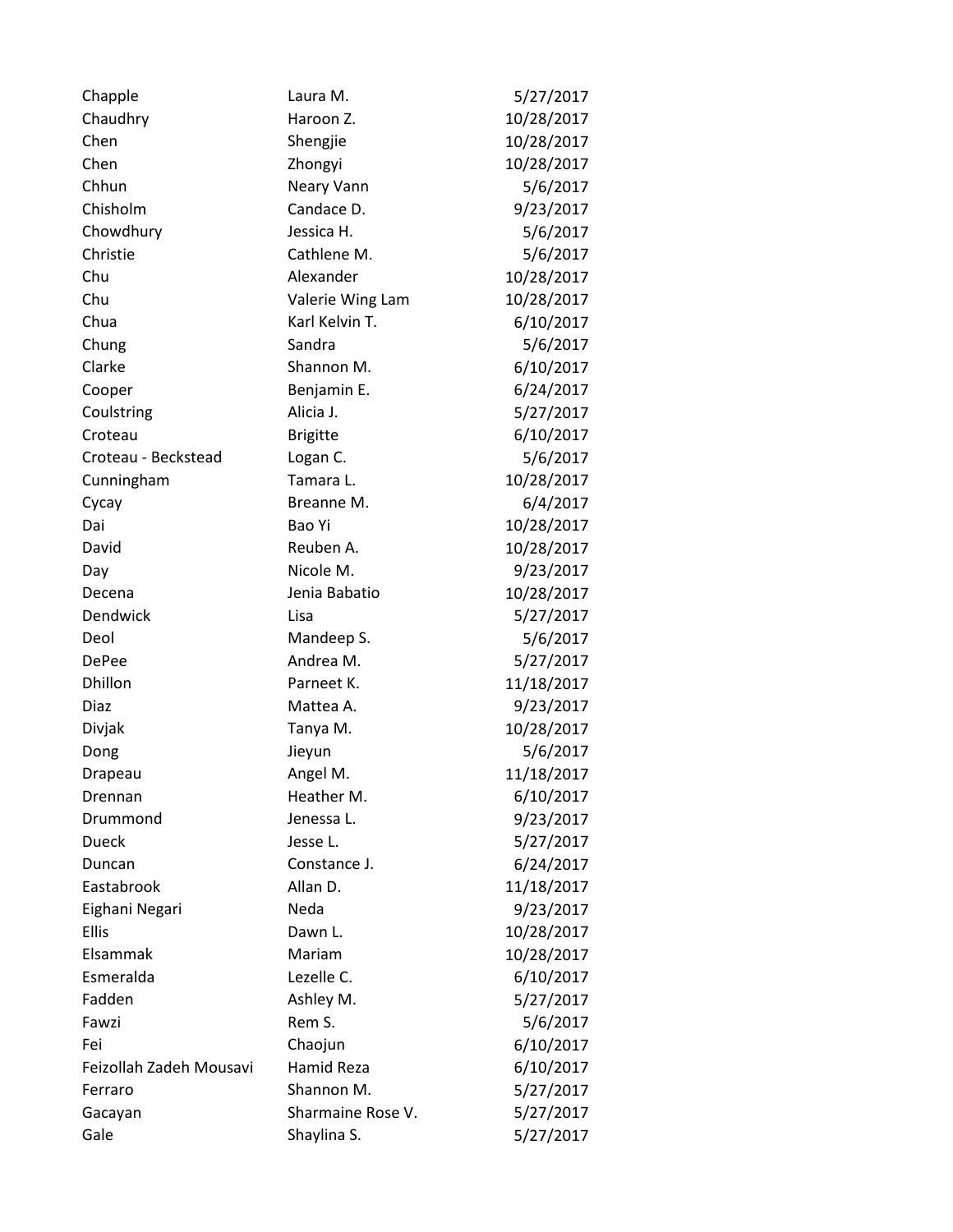| Gallant    | Jessica         | 6/11/2017  |
|------------|-----------------|------------|
| Gandhi     | <b>Vikas</b>    | 6/10/2017  |
| Garcha     | Jason S.        | 5/6/2017   |
| Garcha     | Parampaul S.    | 5/27/2017  |
| Generoso   | Anthony         | 6/10/2017  |
| Ghaziyar   | Maseeha         | 5/6/2017   |
| Ghotb      | Mojgan          | 10/28/2017 |
| Giancotta  | Isabella E.     | 10/28/2017 |
| Gibson     | Rebecca L.      | 5/27/2017  |
| Gigliotti  | Nicholas L.M.   | 5/27/2017  |
| Gilbert    | Sheron Beverley | 10/28/2017 |
| Gill       | Mandeep Singh   | 6/10/2017  |
| Girard     | Lierin K.       | 5/27/2017  |
| Girma      | Nathaniel       | 10/28/2017 |
| Golestani  | Susan           | 10/28/2017 |
| Goodwin    | Rodney S.       | 10/28/2017 |
| Gordon     | Connie C.       | 10/28/2017 |
| Gowen      | Shannon M.      | 6/10/2017  |
| Gravestone | Andrew          | 5/6/2017   |
| Green      | Stacy L.        | 6/3/2017   |
| Grewal     | Sarabjit K.     | 6/4/2017   |
| Gugins     | Angela A.       | 9/23/2017  |
| Gulati     | Aditya          | 5/6/2017   |
| Guo        | Yuqing          | 5/6/2017   |
| Guo        | Anqi            | 10/28/2017 |
| Hall       | Kinny M.        | 6/3/2017   |
| Hans       | Amandeep S.     | 5/6/2017   |
| Harbin     | Cameron A.K.    | 2/4/2017   |
| Harris     | Raffaella       | 5/6/2017   |
| Haugrud    | Asia E.         | 2/4/2017   |
| Healy      | Chantel E.      | 10/28/2017 |
| Hébert     | Mélanie R.      | 6/11/2017  |
| Henderson  | Jamie R.        | 6/3/2017   |
| Hill       | Jordan C.       | 10/28/2017 |
| Ho         | Kayla L.        | 5/27/2017  |
| Ho         | <b>Brian</b>    | 10/28/2017 |
| Hoang      | Nicolette C.    | 5/6/2017   |
| Holder     | Brittany A.     | 5/6/2017   |
| Horvath    | Morgan E.V.     | 6/10/2017  |
| Houssian   | Amber L.        | 5/27/2017  |
| Huang      | Xu              | 6/10/2017  |
| Hudson     | Mary B.         | 6/10/2017  |
| Hussain    | Abeer           | 2/4/2017   |
| Ibrahim    | Paul            | 10/28/2017 |
| Ischakov   | Mikhael         | 6/10/2017  |
| Jackson    | Kimberly I.     | 6/10/2017  |
| Jacob      | Deepa M.        | 6/4/2017   |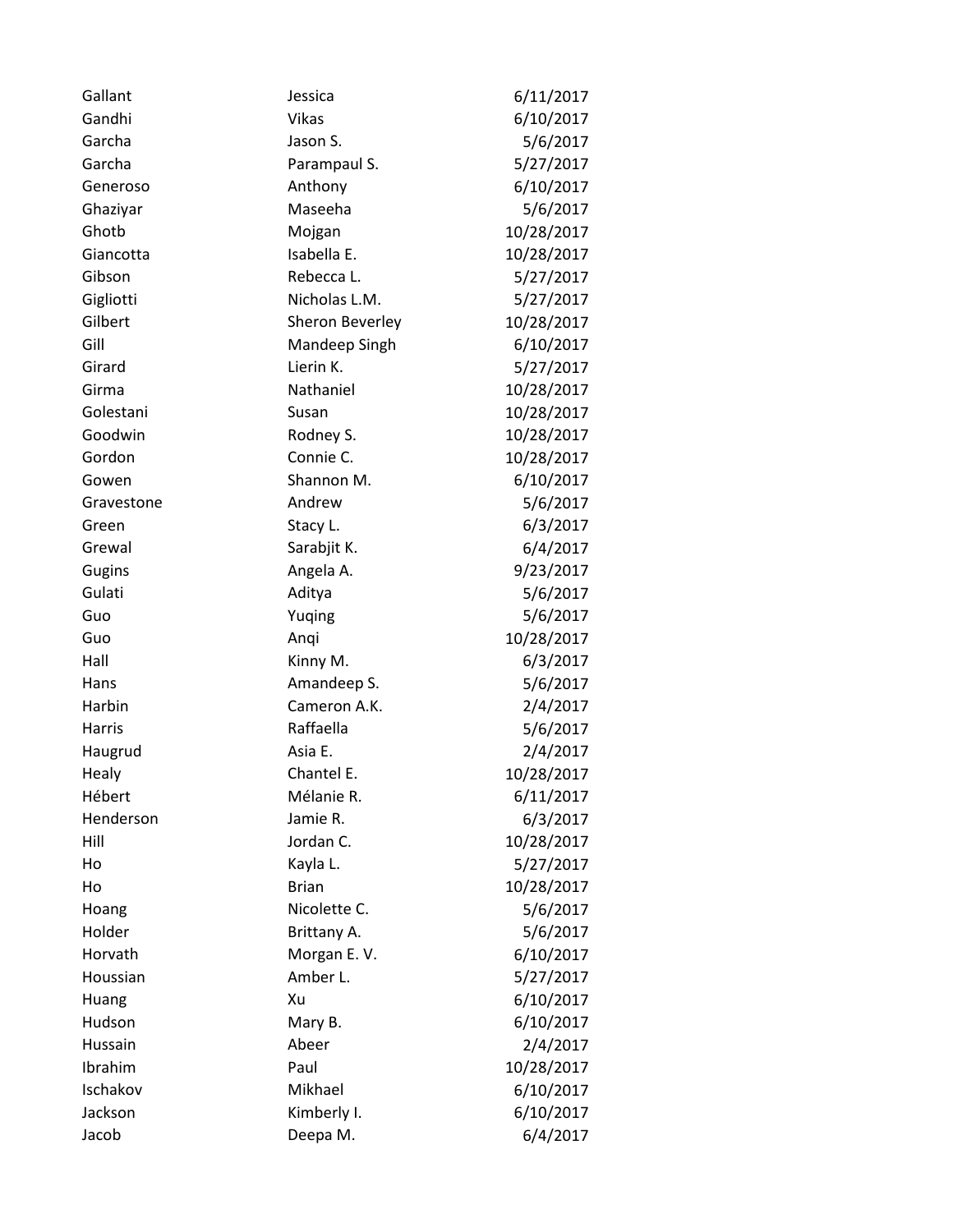| Jamieson        | Jaclyn D.                | 6/11/2017  |
|-----------------|--------------------------|------------|
| Janus           | Elizabeth A.             | 6/4/2017   |
| Jassar          | <b>Sumeet Singh</b>      | 5/6/2017   |
| Jehan           | Shaukat                  | 5/27/2017  |
| Jhajj           | Guneetinder              | 10/28/2017 |
| Jing            | Di                       | 5/6/2017   |
| Johnson         | Megan L.                 | 6/10/2017  |
| Jot             | Raman                    | 10/28/2017 |
| Jubenville      | Jessica L.               | 10/28/2017 |
| Jung            | <b>Tyson Gerard</b>      | 6/10/2017  |
| Kanda           | Akash                    | 10/28/2017 |
| Kandhola        | Gurjot K.                | 10/28/2017 |
| Kang            | Bhupinder K.             | 6/10/2017  |
| Kaufman         | Amber-Lynn U.            | 10/28/2017 |
| Kaur            | Tarandeep                | 9/23/2017  |
| Kaur            | Navjit                   | 10/28/2017 |
| Kehar           | David S.                 | 5/6/2017   |
| Kenwell         | Colin W.                 | 5/6/2017   |
| Khan            | <b>MD Ashraf Hossain</b> | 6/3/2017   |
| Khan            | Tajmmul                  | 10/28/2017 |
| Khoush zaher    | Hamidreza                | 10/28/2017 |
| Kim             | A Jung                   | 6/4/2017   |
| Kim             | Myung Jun                | 6/10/2017  |
| Kim             | Sin                      | 9/23/2017  |
| Knell           | Amanda M. H.             | 5/6/2017   |
| Kolthoff        | <b>Beth</b>              | 5/6/2017   |
| Krause          | Melodyi M.               | 6/10/2017  |
| Krishna Moorthy | Daranidaran              | 5/27/2017  |
| Kwok            | Sum Yee                  | 2/4/2017   |
| La Orden        | Patricia                 | 5/27/2017  |
| Lam             | Pui-Ki                   | 10/28/2017 |
| Landry          | Janelle                  | 6/11/2017  |
| Lange           | Kristen G.               | 6/4/2017   |
| Lee             | David Z.                 | 6/10/2017  |
| Lemp            | Kimberly L.              | 5/6/2017   |
| Levesque        | Chantale                 | 11/18/2017 |
| Li              | Wendy                    | 10/28/2017 |
| Li              | Yee-Ming Vivian          | 10/28/2017 |
| Li              | Jie Ru                   | 10/28/2017 |
| Lian            | Xinbo                    | 10/28/2017 |
| Liao            | Yundi                    | 9/23/2017  |
| Lin             | Xiaojing                 | 10/28/2017 |
| Liu             | Jiang Nan                | 9/23/2017  |
| Looy            | Kevin F.                 | 5/6/2017   |
| Loshab          | Sara                     | 10/28/2017 |
| Ly              | Cosette C.               | 6/10/2017  |
| MacLellan       | Carmelita Ann            | 2/4/2017   |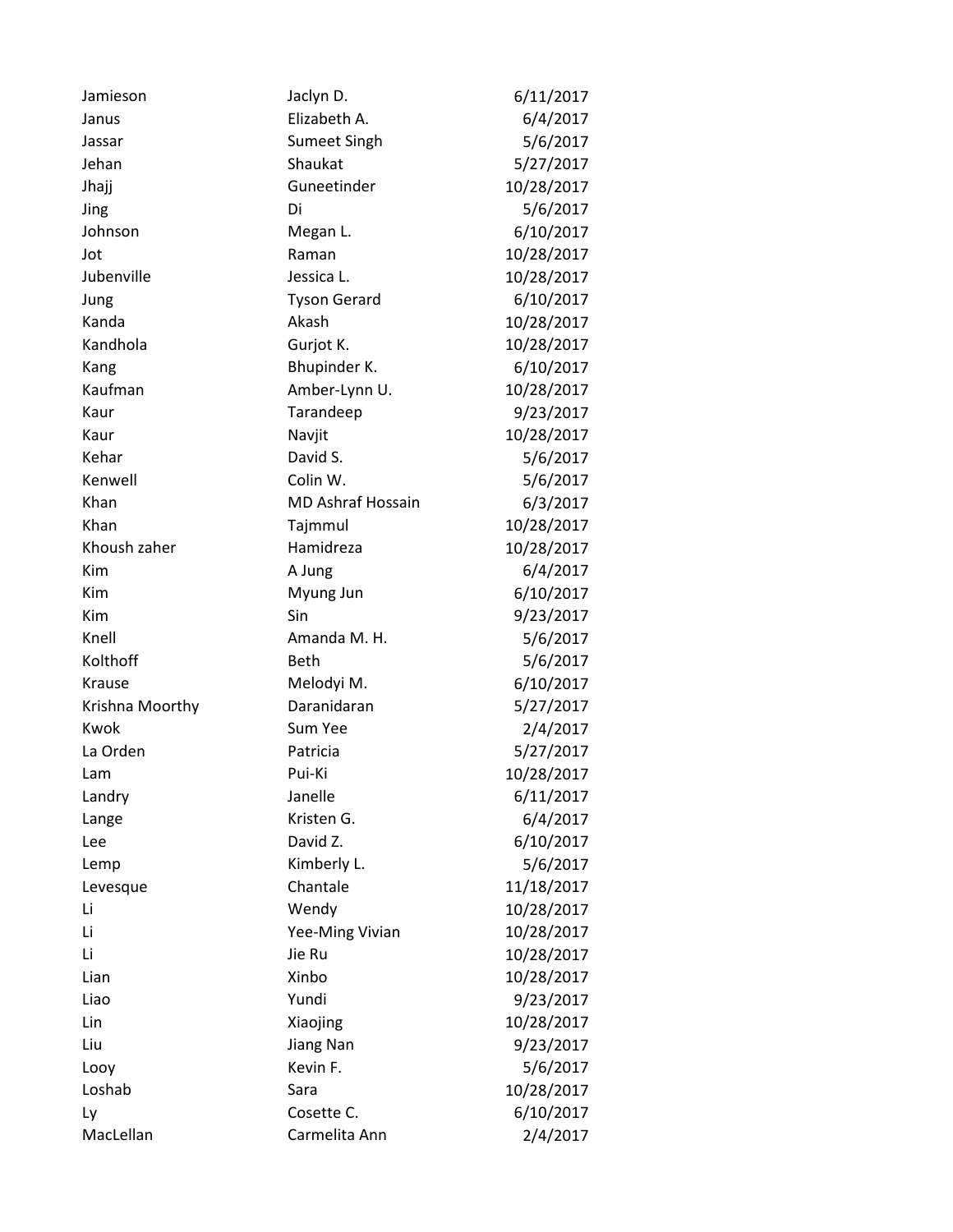| Madden                | Haley A.S.               | 10/28/2017 |
|-----------------------|--------------------------|------------|
| Mahboobi Tamijani     | Sanaz                    | 6/10/2017  |
| Majid                 | Zina Douglah             | 10/28/2017 |
| Mallon                | Stevan C.                | 10/28/2017 |
| Mann                  | Navdeep Kaur             | 5/6/2017   |
| Marsh - Goodison      | Dayleen A.M.             | 6/10/2017  |
| Marshall              | Connie F.                | 6/24/2017  |
| Martin                | Rachael N.               | 6/24/2017  |
| Matschke              | Kayla M.                 | 2/4/2017   |
| Mattathil Viju        | Moncy                    | 10/28/2017 |
| Maw                   | Rachel M.                | 6/10/2017  |
| Maycock               | Carolyn E.               | 6/10/2017  |
| Mazzei                | Mandy G.                 | 5/27/2017  |
| McCarthy              | Jessica M.               | 6/11/2017  |
| McCoy                 | Kelsey S.                | 10/28/2017 |
| <b>McGuire</b>        | Sarah L.                 | 2/4/2017   |
| McKendry              | Amanda L                 | 6/4/2017   |
| McKenzie              | Tammy E.                 | 2/4/2017   |
| McKim                 | Alicia F.                | 6/24/2017  |
| McMechan              | Kaitlynn J.              | 10/28/2017 |
| McMynn                | Nikki C.                 | 6/10/2017  |
| Merry                 | Jaymee M.                | 6/11/2017  |
| Meszaros              | Elizabeth S.             | 6/3/2017   |
| Mian                  | Arsalan I.               | 5/6/2017   |
| Miller                | Arlene M.A.              | 6/3/2017   |
| Miller                | Danielle R.              | 5/27/2017  |
| Milliea               | Olivia M.                | 6/11/2017  |
| Millward              | <b>Brooklyn Cherelle</b> | 2/4/2017   |
| Moghul                | Natasha                  | 10/28/2017 |
| <b>Mollins</b>        | Cortney E.               | 6/11/2017  |
| Monteleone            | Nicole A.                | 10/28/2017 |
| Mortezaeian-Langroudi | Zarrin                   | 10/28/2017 |
| Muse                  | Sahra A.                 | 5/6/2017   |
| Muse                  | Faiza A.                 | 10/28/2017 |
| Nacalaban             | Corazon May              | 5/27/2017  |
| Nagi                  | Kiran                    | 9/23/2017  |
| Napper                | Brooke M.                | 10/28/2017 |
| Nasiri Kahnmouei      | Sima                     | 5/6/2017   |
| Nason                 | Thomas D.                | 6/24/2017  |
| Nassif                | Stephanie                | 10/28/2017 |
| Nathanson             | Lindsay R.               | 6/24/2017  |
| Neal                  | Cynthia P.               | 10/28/2017 |
| Nekoui                | Aryon                    | 5/6/2017   |
| Nelson                | <b>Melany Lenette</b>    | 5/27/2017  |
| Nelson                | Branden E.               | 11/18/2017 |
| <b>Nevers</b>         | Zachary C.               | 6/11/2017  |
| Newans                | April                    | 6/4/2017   |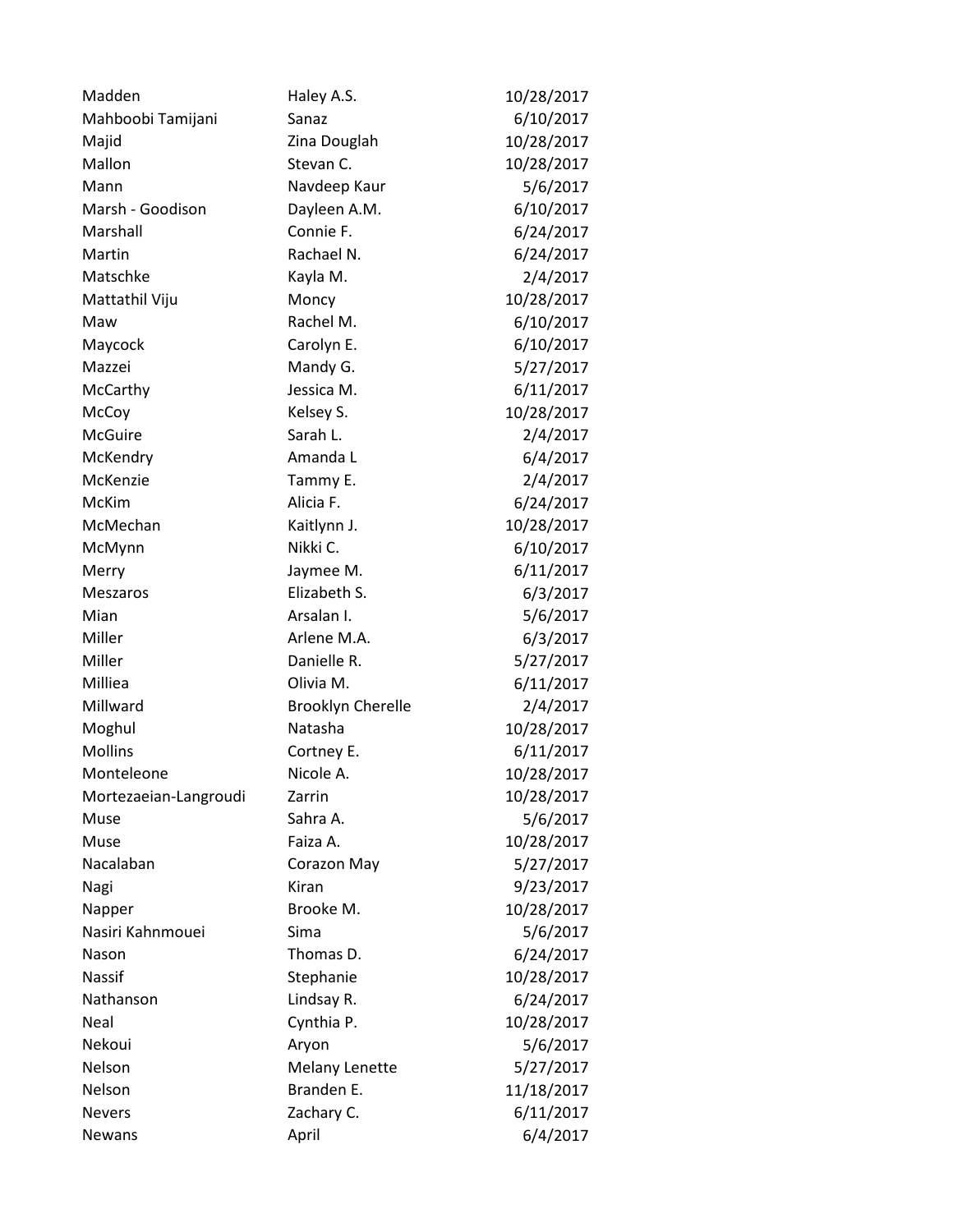| Ng                  | <b>Tiffany Dic Yan</b> | 10/28/2017 |
|---------------------|------------------------|------------|
| Nguyen              | Eliza                  | 10/28/2017 |
| Nicholson           | Amy Jewel              | 6/11/2017  |
| Niemczewski         | Anna V.                | 5/27/2017  |
| Nurcombe-Richardson | Jennifer L.            | 5/27/2017  |
| O'Flaherty          | Edward G.              | 9/23/2017  |
| Oleksiuk            | Kelsey-Shea D.         | 5/27/2017  |
| Olsen               | Jennifer N.            | 5/27/2017  |
| Ong                 | Joceline               | 10/28/2017 |
| O'Rourke            | Jessica R.             | 5/27/2017  |
| Ostrov              | Samantha M.            | 5/27/2017  |
| Panchal             | Ravikumar (Ravi)       | 10/28/2017 |
| Pang                | Kimberly Ting Yan      | 10/28/2017 |
| Park                | Minhee                 | 10/28/2017 |
| Pasicov             | John                   | 10/28/2017 |
| Patel               | Shreya                 | 10/28/2017 |
| Peacock - Drake     | Jessie G.              | 6/3/2017   |
| Pettipas            | Kathleen E.            | 5/6/2017   |
| Pezik               | Kaillie A.             | 5/6/2017   |
| Pham                | Helene Hien Thi Thu    | 5/6/2017   |
| Pham                | Lillian N              | 10/28/2017 |
| Phoung              | Theary                 | 10/28/2017 |
| Plishka             | Kathleen M.            | 5/27/2017  |
| Podruchny           | Brandy G.              | 6/3/2017   |
| Polishchuk          | Zhanna                 | 6/4/2017   |
| Ponce               | Monica Lou A.          | 6/10/2017  |
| Popli               | Ina                    | 6/4/2017   |
| Pourmokhtari        | Varga J.               | 2/4/2017   |
| Powell              | Alissa M.              | 6/10/2017  |
| Prempeh             | Mabel                  | 10/28/2017 |
| Quist               | Diane L.               | 5/27/2017  |
| Rajpura             | Nidhi H.               | 10/28/2017 |
| Rakie               | Sofia S.               | 5/27/2017  |
| Randall             | Pamela N.              | 6/3/2017   |
| Ransome             | Rebekah L.             | 6/3/2017   |
| Rashid              | Sapna                  | 10/28/2017 |
| Rees                | Rebecca S.             | 10/28/2017 |
| Rempel              | Hailey S.              | 5/27/2017  |
| Richard             | Lyne                   | 6/11/2017  |
| Ritouni             | Karima                 | 6/10/2017  |
| Rizk                | Markou                 | 10/28/2017 |
| Robertson           | Kristie A.M.           | 6/24/2017  |
| Rodriguez-Kellett   | Belkis I.              | 5/6/2017   |
| Rojas Ventocilla    | Yesica Carmen          | 10/28/2017 |
| Rosales             | Victoria Abigail       | 9/23/2017  |
| Roxas               | Njelle A.              | 10/28/2017 |
| Saddique            | Muhammad               | 6/3/2017   |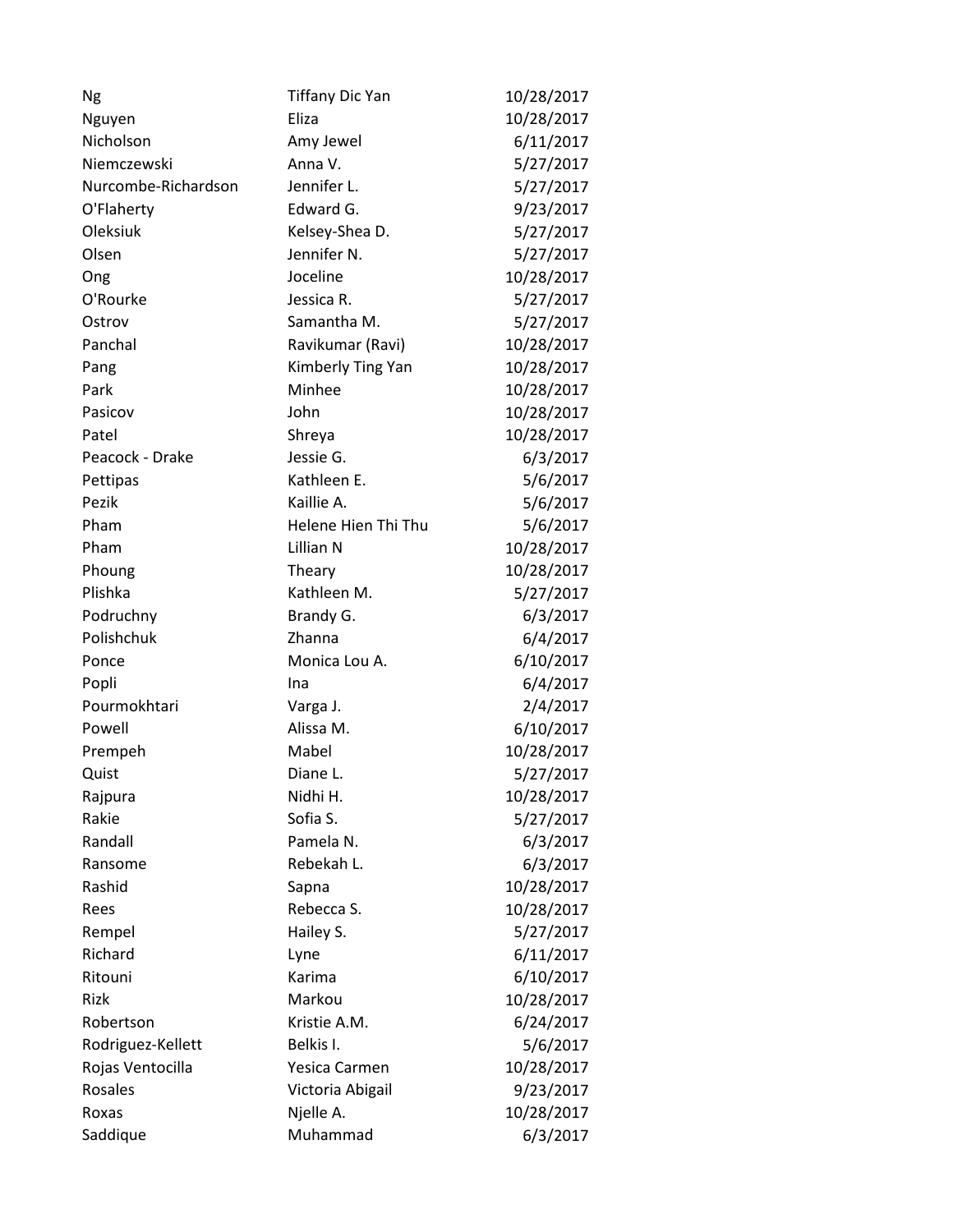| Sahil            | Ravi                 | 10/28/2017 |
|------------------|----------------------|------------|
| Salam            | Ibrahim A.           | 10/28/2017 |
| Salting          | Charizna Kathleen F. | 5/27/2017  |
| Sandhu           | Gurpreet             | 5/27/2017  |
| Sandhu           | Sarim                | 10/28/2017 |
| Satary           | Vida                 | 10/28/2017 |
| Savoie           | Angela J.            | 6/11/2017  |
| Sawma            | Randa                | 5/6/2017   |
| Schultz          | Kevin G.             | 10/28/2017 |
| Selvanesan       | Kasthury             | 10/28/2017 |
| Semenova         | Nadejda              | 6/10/2017  |
| Shah             | Axay                 | 10/28/2017 |
| Shailja          | Shailja              | 10/28/2017 |
| Sharma           | Vivek                | 6/10/2017  |
| Sharma           | Meenu                | 10/28/2017 |
| Sheikh           | Mehvish              | 10/28/2017 |
| Shepherd         | Allegra R.           | 2/4/2017   |
| Sherring-Reese   | Meagan C.            | 6/3/2017   |
| Sheth            | Rutvi D.             | 10/28/2017 |
| Shi              | Yi (Steven)          | 2/4/2017   |
| Sid - Otmane     | Tahar                | 11/18/2017 |
| Singareesu       | Anil Kumar           | 5/6/2017   |
| Singh            | Jaspreet P.          | 2/4/2017   |
| Singh            | Bhawanjit            | 5/6/2017   |
| Singh            | Amendeep             | 5/6/2017   |
| Singh            | <b>Balkaran</b>      | 6/10/2017  |
| Singh            | Harkaran             | 5/6/2017   |
| Siouti           | Ihab                 | 2/4/2017   |
| Situ             | Qi Qi                | 2/4/2017   |
| Slevin           | Siobhan              | 6/10/2017  |
| Small            | Christine            | 10/28/2017 |
| Smith            | Heather A.           | 5/27/2017  |
| Smith            | Darla M.             | 6/3/2017   |
| Sofillas         | Marianna R.          | 6/4/2017   |
| Sorlie           | Espen                | 10/28/2017 |
| Soussan          | Isaac                | 10/28/2017 |
| Stach            | Danica M.            | 5/27/2017  |
| Stinson          | Robyn B.V.           | 6/10/2017  |
| Stone            | Maithreyi            | 5/6/2017   |
| Streicher        | Nicole B.            | 5/6/2017   |
| <b>Stuckless</b> | Paige A.             | 6/11/2017  |
| Sun              | Jing                 | 5/6/2017   |
| Sun              | Lian Cheng           | 6/10/2017  |
| Sun              | Haoting              | 6/10/2017  |
| Sung             | Aaron                | 5/6/2017   |
| Sutherland       | Chantal P.           | 5/27/2017  |
| Swain            | Ashley C.            | 6/4/2017   |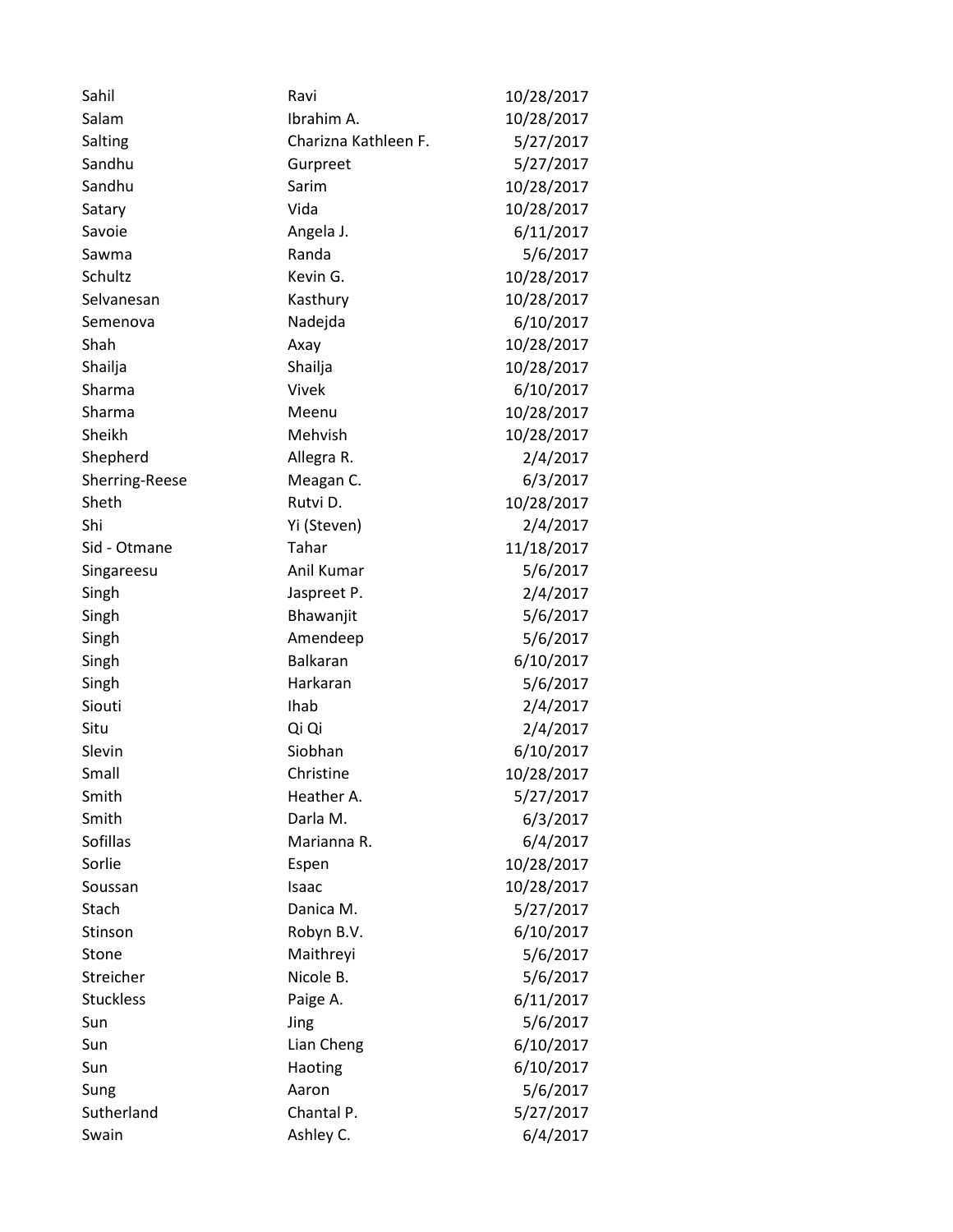| Tait           | Sarah K.          | 5/6/2017   |
|----------------|-------------------|------------|
| Taliani        | Rawia M.          | 5/27/2017  |
| Tang           | Stephanie H.      | 10/28/2017 |
| Taylaran       | Emma              | 9/23/2017  |
| Taylor         | Miranda L.        | 5/27/2017  |
| Tertman        | Danielle          | 5/6/2017   |
| Thind          | Jasmanjot K.      | 10/28/2017 |
| Tjeerdema      | Carissa M.        | 5/27/2017  |
| Tran           | Han Thi Mai       | 6/10/2017  |
| Tran           | Julianne          | 10/28/2017 |
| Tran           | John Dinh         | 10/28/2017 |
| <b>Trick</b>   | Paul G.           | 10/28/2017 |
| <b>Trieu</b>   | Aaron             | 5/27/2017  |
| Trivedi        | Devanshi V.       | 10/28/2017 |
| Truong         | Michelle          | 5/27/2017  |
| <b>Tsang</b>   | Chiu Tsun (Dixon) | 10/28/2017 |
| <b>Tse</b>     | Kay K.            | 10/28/2017 |
| Turkan Tabrizi | Shadi             | 6/10/2017  |
| Valliere       | Cheryl A.         | 5/6/2017   |
| Vannelli       | Thomas Joseph     | 5/6/2017   |
| Velado         | Ryan B.           | 6/3/2017   |
| Velasquez      | Celeste F.        | 10/28/2017 |
| Vieira         | Melanie D.S.      | 5/6/2017   |
| Villamejor     | Lynn M.           | 6/10/2017  |
| Virdi          | Hardeep K.        | 10/28/2017 |
| Virdi          | Sukhdeep          | 10/28/2017 |
| Wainman        | Kayla N.          | 5/6/2017   |
| Walker         | Miranda Skye      | 5/6/2017   |
| Wang           | Jiao Jiao         | 6/10/2017  |
| Wang           | <b>Hua Ying</b>   | 10/28/2017 |
| Wardak         | Faheema           | 5/6/2017   |
| Weber          | Janine Kyle       | 5/27/2017  |
| Welton         | Mahaila S.        | 6/11/2017  |
| Williams       | Morgan A.         | 10/28/2017 |
| Williams       | Sarah P.          | 9/23/2017  |
| Wilson         | Crystal D.        | 6/3/2017   |
| Winters        | Sarina J.         | 6/10/2017  |
| Wolfe          | Emily R.K.        | 6/3/2017   |
| Wong           | Jacqueline T.K.   | 5/27/2017  |
| Xu             | Shanshan          | 10/28/2017 |
| Yang           | Xiuxiang          | 6/4/2017   |
| Yang           | Lu Yao (Elaine)   | 9/23/2017  |
| Yang           | <b>Bixin</b>      | 10/28/2017 |
| Yang           | Alexis M.         | 10/28/2017 |
| Yaseen         | Sumayya           | 5/6/2017   |
| Yim            | Hyesook           | 6/10/2017  |
| Yin            | Hangtao           | 6/4/2017   |